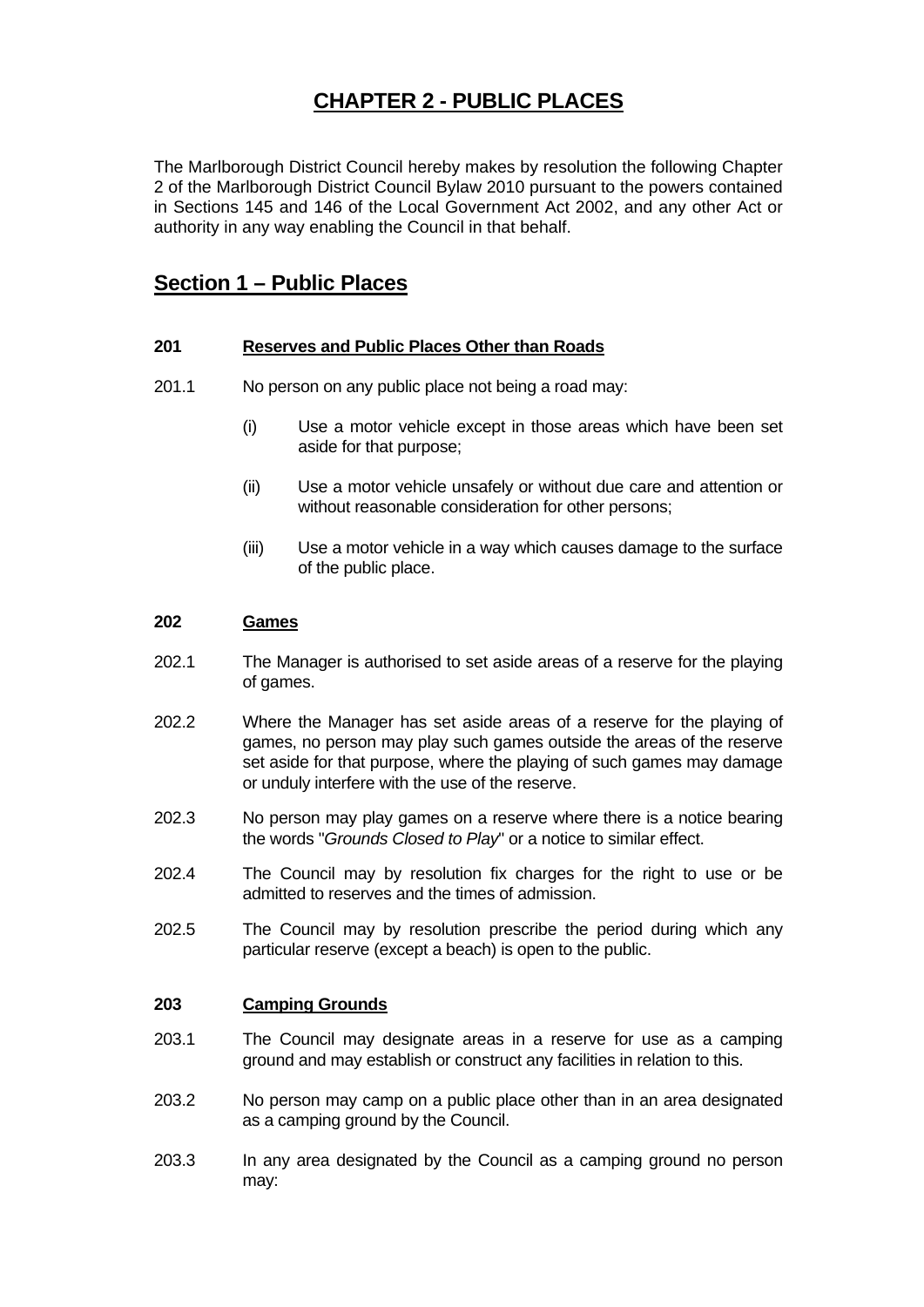- (i) Camp unless:
	- (a) A site has been allocated to that person by an authorised officer of Council;
	- (b) The fees and charges prescribed by the Council have been paid;
	- (c) The person in charge of the tent, car or caravan is over the age of 18 years.
- (ii) Use any electricity, water or any other service in a wasteful manner.
- (iii) Enter the camping ground unless they are the occupier of a site or the visitor of an occupier or have other lawful business on the site.
- (iv) Deposit any rubbish other than in receptacles provided for that purpose.
- (v) Use any motor vehicle in any part of the camping ground between the hours of 10.30 p.m. and 7.00 a.m. unless the vehicle is owned or used by one of the occupiers of a site.
- (vi) Operate a motor vehicle in any part of the camping ground unless it is fitted with an effective muffler.
- (vii) Have more than two motor vehicles at any site at any one time.

#### 203.4 **Havelock Motor Camp**

- (i) This Bylaw applies to that area known as the Havelock Motor Camp, located in Havelock and set aside by the Council as a camping ground.
- (ii) *Community Association*, for the purposes of this Bylaw, means the Havelock Community Association Incorporated.

 *Motor camp Manager* means any person for the time being appointed by the Havelock Community Association to control and manage or assist in the control and management of the Havelock Motor Camp.

- (iii) The Motor camp Manager shall be a Council appointed officer for the purposes of carrying out the provisions of this Bylaw to the extent that those provisions apply to the Havelock Motor Camp.
- (iv) The Community Association may by resolution set or alter the fees payable in respect of occupying sites at the Havelock Motor Camp.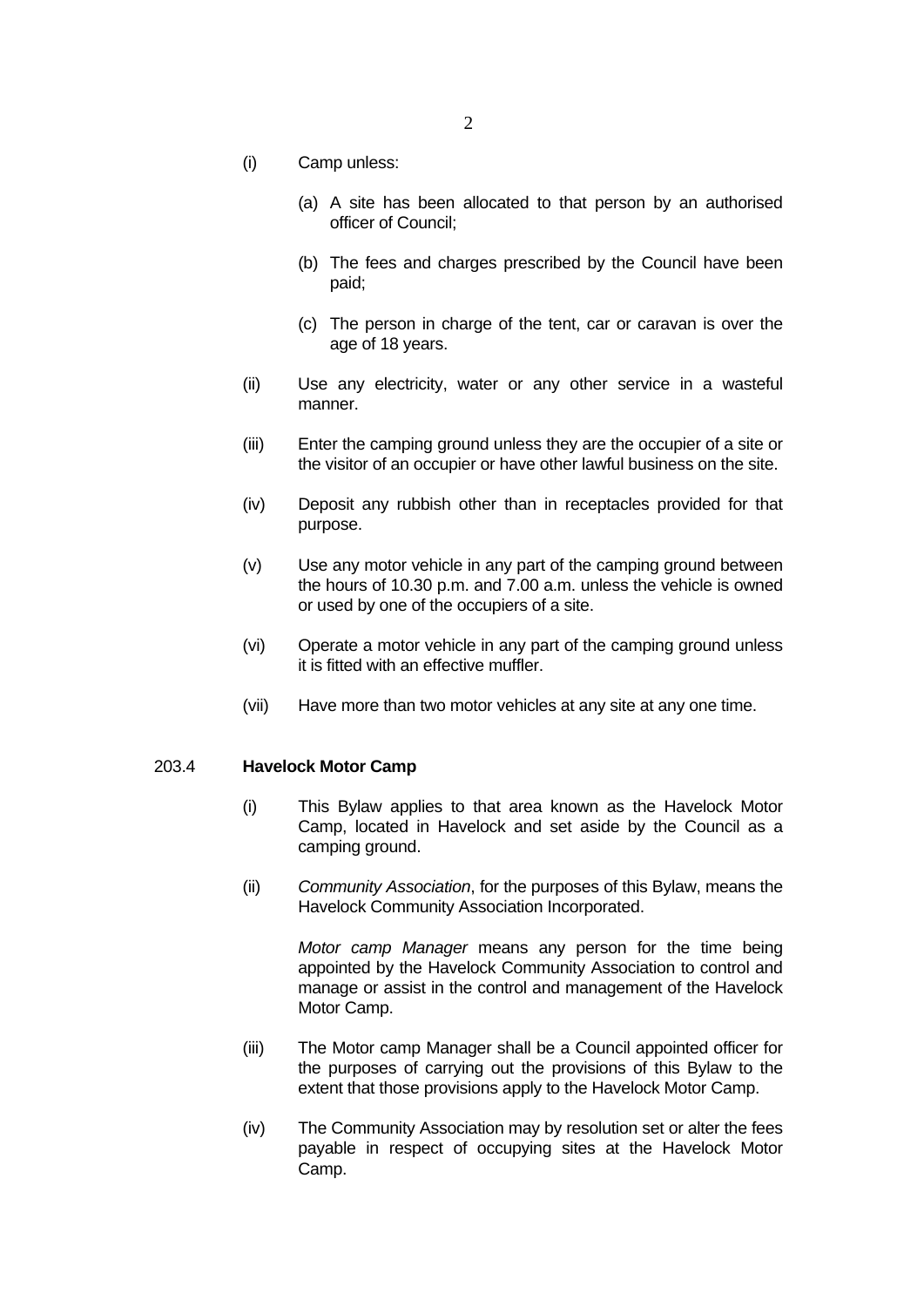## **204 Prohibitions**

204.1 Except as expressly provided for in this Bylaw and as otherwise authorised by law no person may, in on or over any public place:

## **Obstructions**

 (i) Place any obstruction or projection of any kind in a position in which it may interfere with the passage of traffic or pedestrians;

### **Damage**

- (ii) Enter or walk upon any enclosures, flower beds, or places set apart for the cultivation of plants, or on any part of a reserve on which entry or walking is prohibited or restricted by notice;
- (iii) Extinguish or damage any street lamp or lamp post or damage or interfere with any warning light, signs or barricades placed by the Council including those to warn the public of danger;
- (iv) Do any act which damages degrades or creates a nuisance to any person, property or public place;

### **Games**

- (v) Play any game or engage in any activity that is likely to interfere with the safety or convenience of the public;
- (vi) Enter onto any place marked out as a playing area for any game while that game is in progress unless as a competitor or official taking part in the game;
- (vii) Consume intoxicating liquor except as has been lawfully sold at that place;

### **Litter**

- (viii) Break any bottle or deposit any article likely to cause a nuisance or danger to the public;
- (ix) Place in any public refuse receptacle any offensive matter or any domestic or trade refuse;
- (x) Place any offensive matter or any domestic or trade refuse on any public place;

### **Advertising**

 (xi) Place any poster or other document on, or disfigure, or deface any public property;

### **Fences**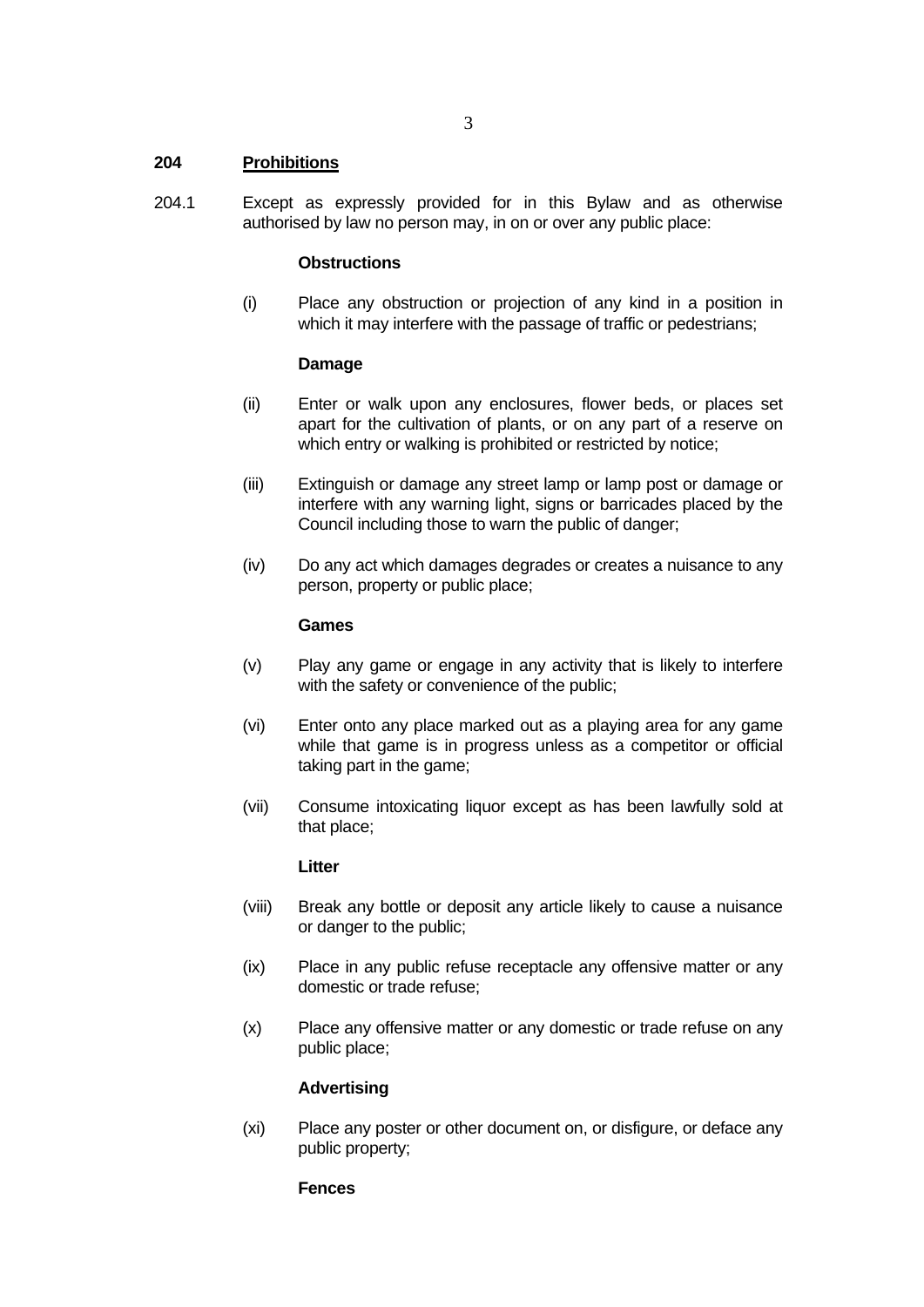(xii) Use barbed wire or electricity in any fence adjoining any public place. This clause of this Bylaw does not apply to properties in a rural zone as defined in the relevant District Plan;

#### **Removal**

 (xiii) Remove any wood, gravel, soil, plant, vegetation or other matter from any public place;

### **Entrance/Exit**

 (xiv) Enter or leave any Reserve except through the entrances or exits provided for that purpose;

#### **Stock**

 (xv) Being in charge of stock, fail to take proper steps to prevent that stock wandering.

## **205 Prohibitions Where Dispensations Are Available**

- 205.1 No person may in on or over any public place, except in accordance with an approval issued by the Council and subject to any conditions contained in that approval:
	- (i) Land an aircraft, helicopter, hang-glider, glider or descend by parachute or hot air balloon;
	- (ii) Fly any model powered driven aeroplane, helicopter, hovercraft or similar device;
	- (iii) Open any drain or sewer;
	- (iv) Set off any fireworks or explosive material or light any bonfire or fire;
	- (v) Use any vehicle for the purposes of living accommodation;
	- (vi) Leave any building material, rubbish or other matter likely to cause an obstruction or danger to any person or property;
	- (vii) Dig any hole or excavation:
	- (viii) Sell or offer for sale any article of food or merchandise or liquor, intoxicating or otherwise, or any kind of drink, or carry on any trade, pursuit, or calling;
	- (ix) Erect or exhibit any advertising sign, directional sign or hoarding on any public property.

### **206 Council Wharves**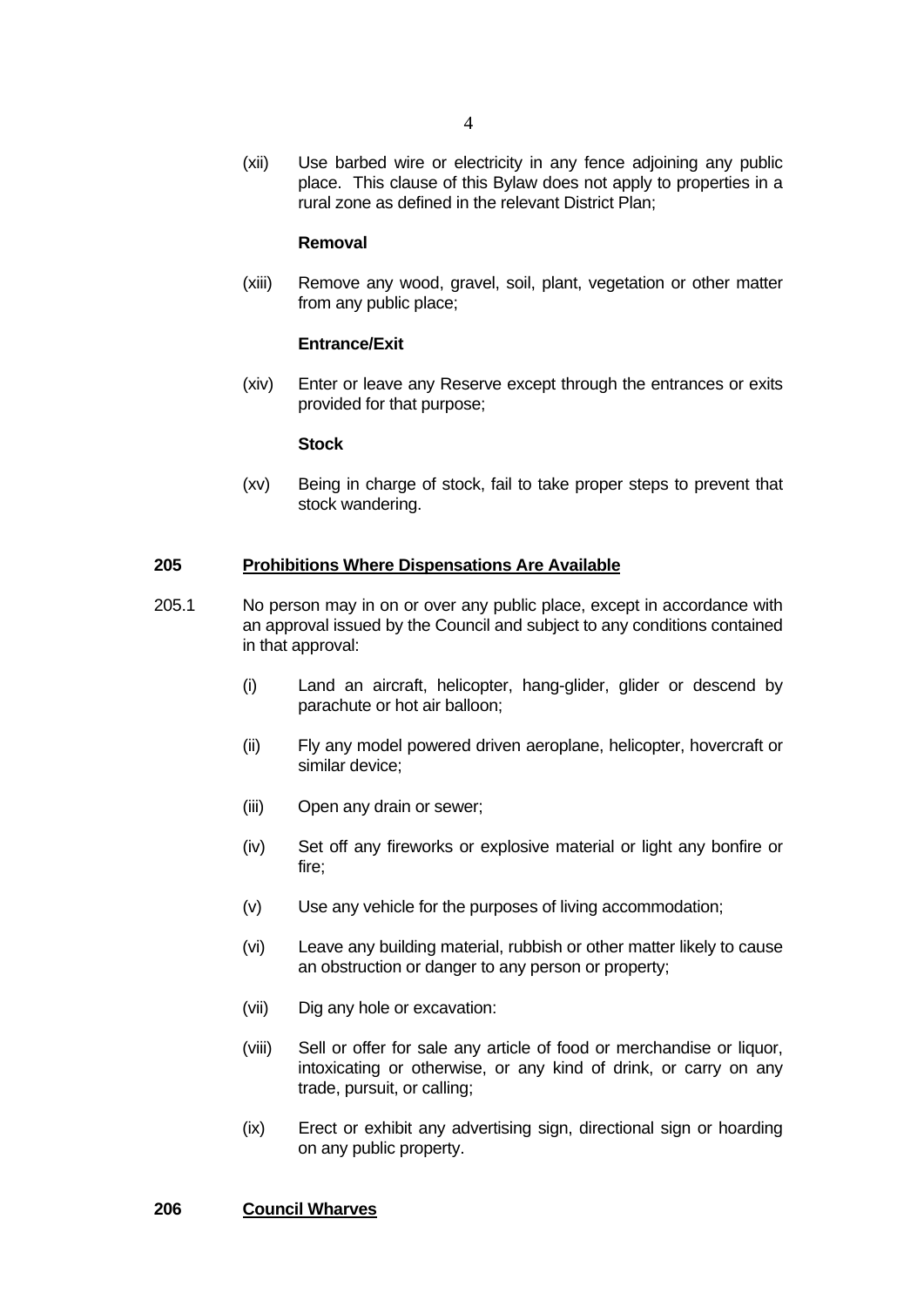This provision of this chapter of this Bylaw is applicable only to wharves owned by the Council.

## 206.2 **Closure of Wharves**

- (i) An authorised officer of the Council may close any wharf when in that officer's reasonable opinion it is necessary to do so for any reason.
- (ii) No person may enter onto the wharf while it remains closed.

## 206.3 **Removal of Vessels**

- (i) An authorised officer of Council may order any person in control of any vessel to remove that vessel from a berth alongside a wharf when in the officer's opinion the removal is:
	- (a) Reasonable for the accommodation of other vessels; or
	- (b) In the interests of public safety; or
	- (c) To prevent damage to the wharf.
- (ii) An authorised officer of the Council may have any vessel removed if any person in charge of the vessel fails to remove it within a reasonable time after being requested to do so. All costs incurred in the removal and all other incidental costs shall be a debt due to the Council from that person.

### 206.4 **Damage**

- (i) Any person in charge of a vessel which damages or causes damage to any wharf:
	- (a) Must immediately report the incident to the Council; and
	- (b) Is liable for all costs for repair or replacement of the wharf.

### 206.5 **Time Limit on Berthage**

- (i) Except with the permission of Council no person may at any wharf berth any vessel at any steps or landing place for passengers:
	- (a) So as to obstruct the approach of other vessels; or
	- (b) For any period of time greater than is reasonably necessary for the embarking or disembarking of passengers or the loading or unloading of goods.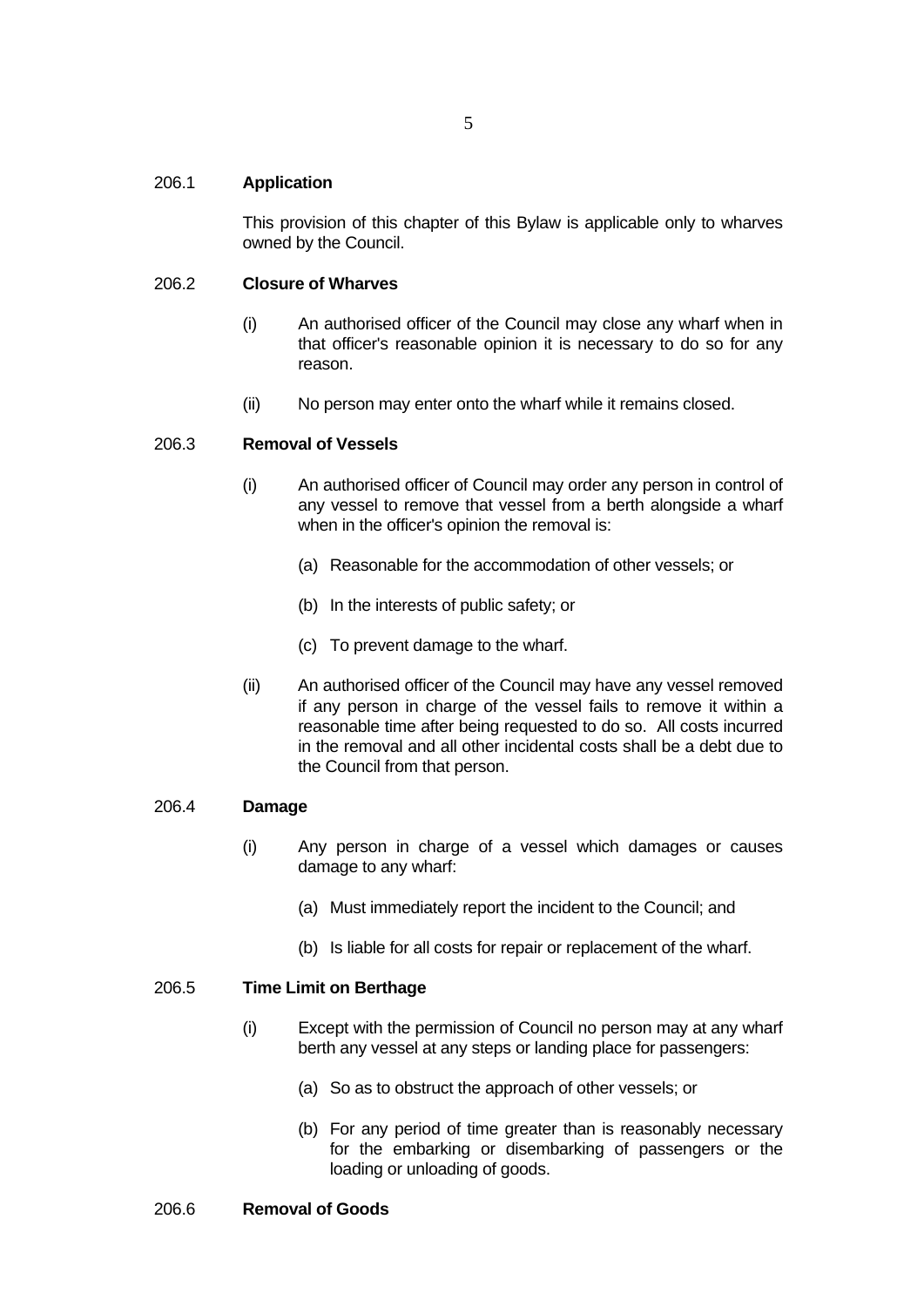- (a) Be removed from the wharf as soon as is practicable;
- (b) Not be sorted, opened, packed or repacked on the wharf.
- (ii) Except where Council otherwise authorises all goods of a dangerous or flammable nature must be removed immediately upon being deposited on the wharf. Any goods not removed may be removed by the Council and the owner of the goods must pay all costs of their removal and storage.
- (iii) No goods may be deposited on a wharf if, in the opinion of an officer of the Council, those goods are likely to cause damage to any wharf. The Council may remove such goods deposited on a wharf and the owners of the goods are liable for all costs of removal and storage and all costs for repair or replacement of the wharf.

## 206.7 **Cleaning of Wharves**

 Where the Council incurs costs for cleaning or clearing wharves as a result of use by a vessel, the owner and the person in charge of that vessel are severally liable for those costs.

### 206.8 **Obstructions**

No person may:

- (i) Obstruct vessels using a wharf;
- (ii) Obstruct the loading or discharging of goods or passengers from any vessel berthed at a wharf;
- (iii) Sell any goods on a wharf without permission from the Council;
- (iv) Climb on the structure of any wharf below the deck level or upon any cargo placed on a wharf or any crane or hoist on a wharf unless authorised to do so by the Council.

### 206.9 **Fees**

- (i) The owner or person in charge of every vessel that is either occupying a berth at a Council wharf or moored outside a vessel occupying a berth at a Council wharf must pay such berthage fee or wharfage fee as Council may from time to time publicly notify, or, in the case of a Council wharf under the control of another person, such rates as Council has authorised that person to publicly notify.
- (ii) The owner or person in charge of any vessel using: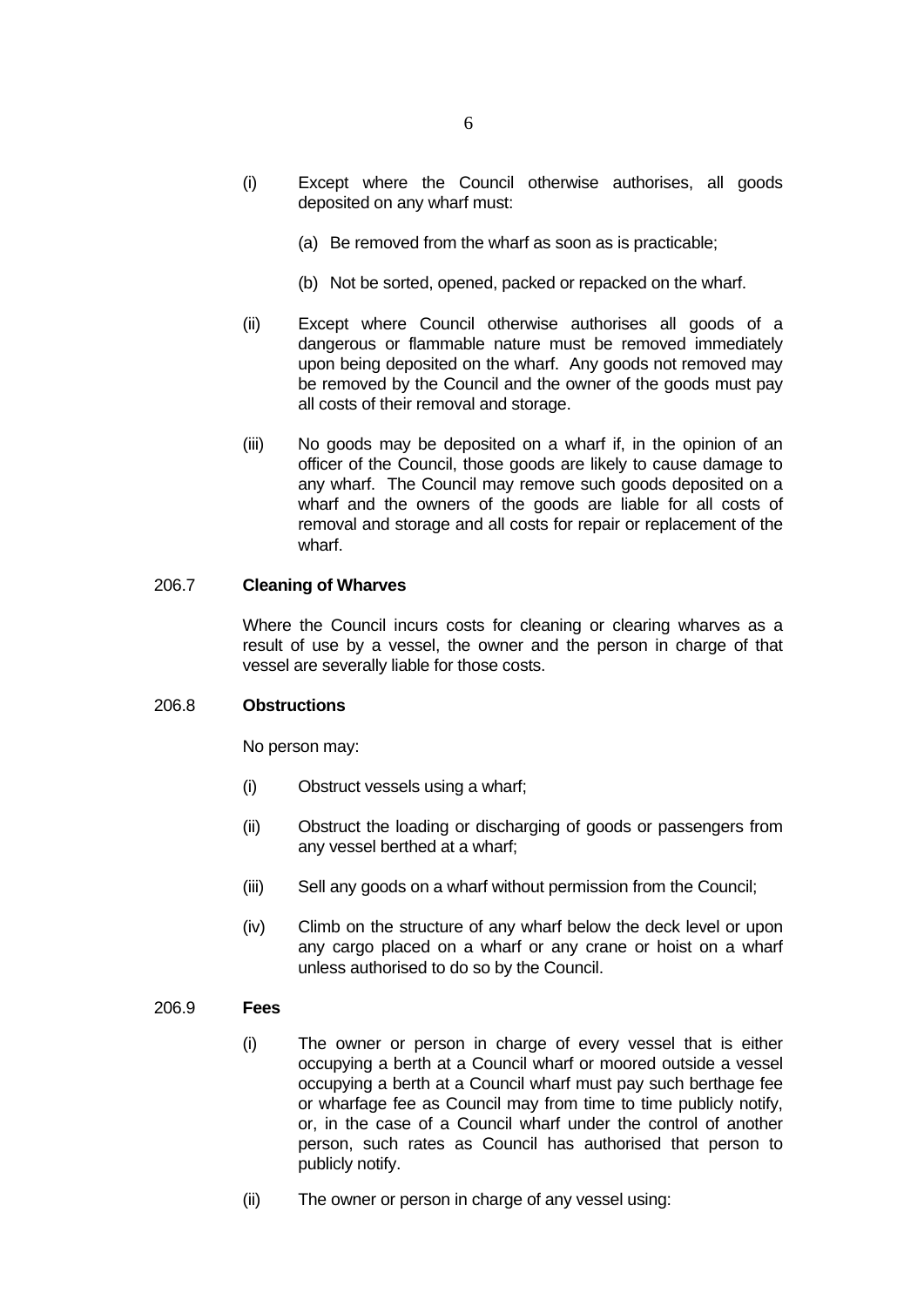- (a) Water supplied by Council; or
- (b) Electricity supplied by Council;

 must pay a fee as prescribed by Council Resolution for that supply.

 (iii) The owner or person in charge of any vessel must pay wharfage rates upon all goods and livestock using Council wharves. Such rates are publicly notified by Council or, in the case of a Council wharf which is under the control of another person authorised by Council, such rates are publicly notified by that person.

## **207 Breaches**

207.1 Where Council is the lawful occupier, a trespass notice may be given. If the person is causing problems other than breaches of this bylaw, for example disorderly behaviour, the police may need to be involved.

## **Section 2 – Control and Licensing of Traders**

### **HAWKERS, MOBILE SHOPS, ITINERANT TRADERS**

#### **208 Exemptions**

- 208.1 The provisions of this Bylaw do not apply to:
	- (i) Fishers selling fish pursuant to s67 of the Fisheries Act 1983;
	- (ii) Sellers of newspapers;
	- (iii) Flea markets being an open air market selling inexpensive and sometimes second hand goods provided that such flea market is conducted on an area to which subclause (iv) below applies;
	- (iv) Any area which the Marlborough District Council resolves for, a particular time period, to be a designated site for itinerant trading;
	- (v) Any permitted activity in terms of Council's District Plan where such activity is on private land.

#### **209 Partial Exemptions**

209.1 Any person who carries on a business as a legitimate occupier of business premises in the District is not required to obtain a licence for carrying about goods for sale or offering services, if those goods or services are similar in nature to those which are sold from that person's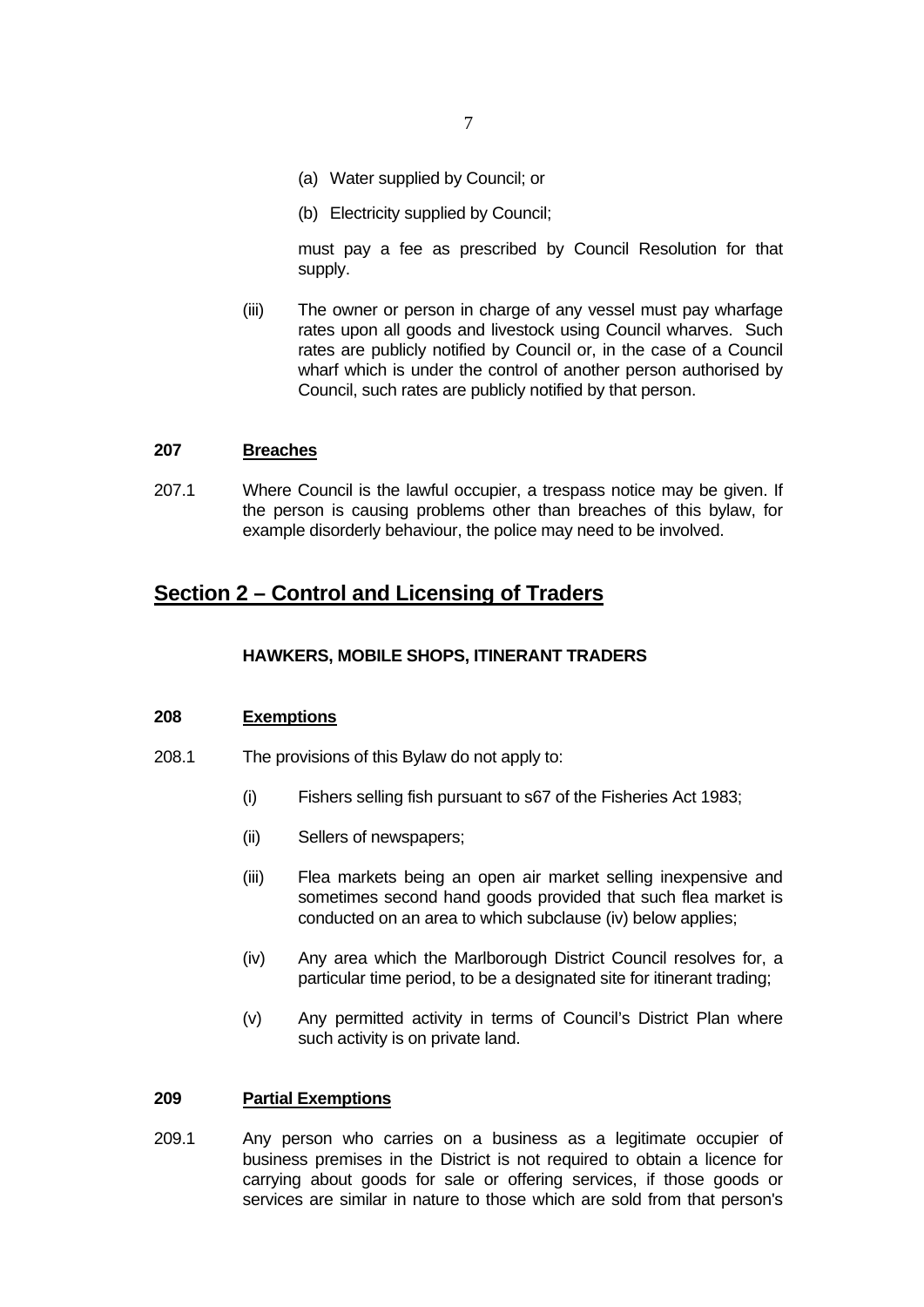usual place of business. This provision applies to such a person and their employees provided that there are not more than two persons (including employees) carrying out such an activity at a site other than the person's usual place of business.

209.2 A person carrying out or engaged in an activity for which a partial exemption exists under clause 209.1 must comply with the provisions of this Bylaw as though they were the holder of a licence issued under this Chapter. The Council may impose any conditions on such a person which it considers appropriate.

## **210 Licence Required**

210.1 Except as otherwise provided, no person shall engage in the business of an itinerant trader without having first obtained a licence from the Council in accordance with the terms of this Chapter of this Bylaw.

## **211 Application for Licence**

- 211.1 Every person wishing to obtain a licence under 210.1 must apply to the Manager. Before granting a licence, the Council may require such an applicant to provide further information including:
	- (i) Evidence of good character.
	- (ii) Details of proposed operation.
	- (iii) Details about employees or contractors.
	- (iv) Proposed areas and times of operation.
	- (v) Details of Goods and services to be on offer.
- 211.2 Every person seeking to obtain a licence must provide to the Manager with the application a certificate signed by an authorised officer of the Council that the activity proposed complies with the requirements of the relevant District Plan.
- 211.3 The names of all employees or contractors must be lodged with the Council. All employees or contractors must carry a form signed by the holder of the licence showing their authority to operate under the licence when engaged in the business of itinerant trading.
- 211.4 Every application for a licence must state what the applicant intends to sell. Where a motor vehicle is to be used, the application must specify the registration number of that vehicle.
- 211.5 No vehicle other than that specified in a licence issued pursuant to this Chapter of this Bylaw may be used for itinerant trading without the approval of an Environmental Health Officer of Council.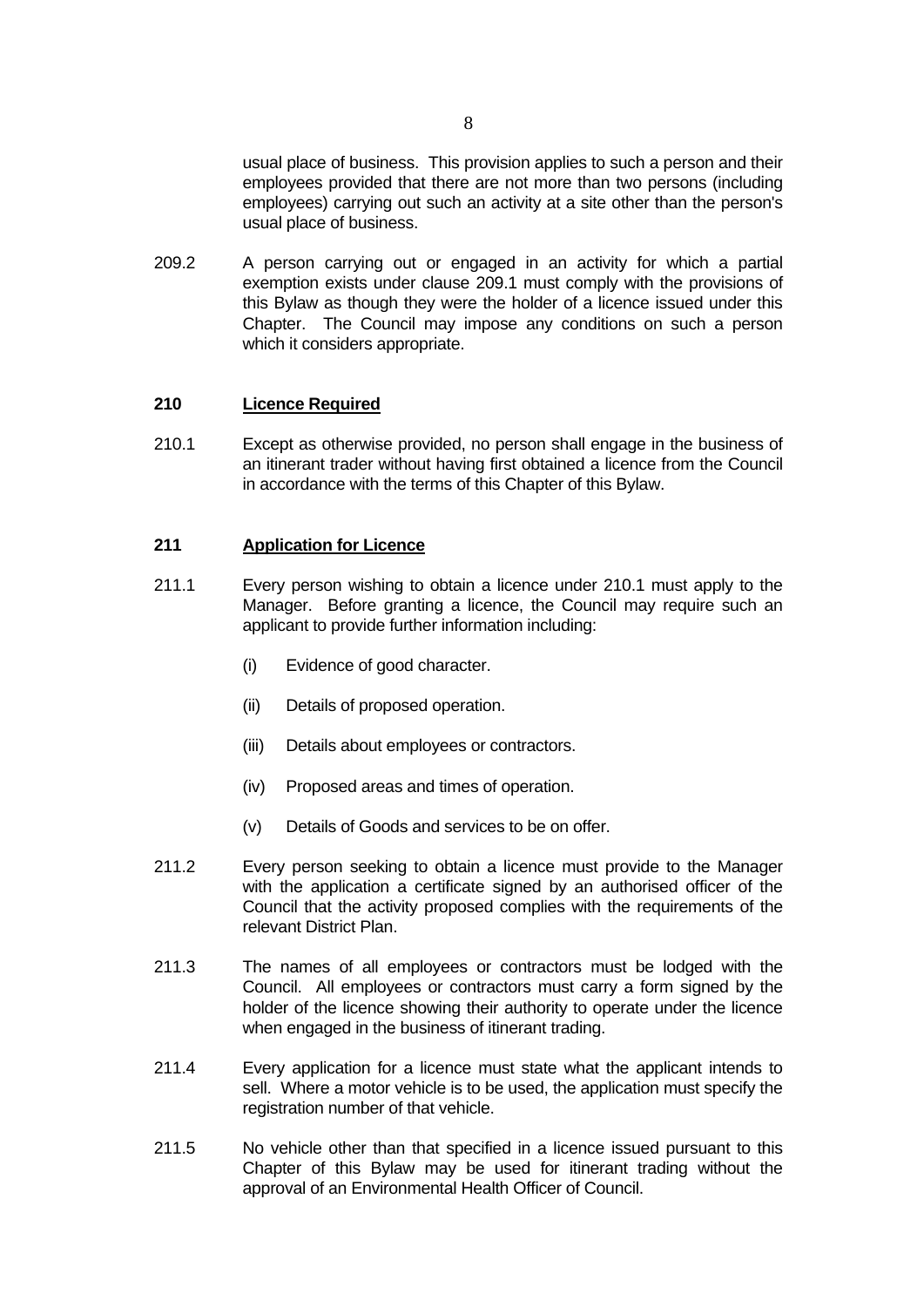- 212.1 An application for a licence to sell food for human consumption must be accompanied by all licences and consents which the applicant is required to obtain under the provisions of any Act, Regulation or Bylaw relating to the licensing and regulation of such activities.
- 212.2 Before issuing any licence an Environmental Health Officer of Council must be satisfied that any motor vehicle used in connection with the selling of food for human consumption and any premises for the storage of such food are suitable for that purpose.

## **213 Fees and Expiry of Licence**

- 213.1 Each licence issued shall be valid for one year from the date of issue or for such lesser period as is specified in the licence.
- 213.2 Every application for a licence must be accompanied by the prescribed fee. Licence fees will be prescribed by publicly notified Council resolution.
- 213.3 Upon expiry of any licence, application may be made for renewal of the licence. An endorsement of the original licence by an authorised officer of the Council stating the new expiry date is sufficient notification of renewal.

## **214 Form of Licence**

214.1 Every licence issued must be in the form required by the Council.

## **215 Production of Licence**

- 215.1 A licence issued pursuant to this Chapter of this Bylaw must be carried by an itinerant trader while involved in that business, and must be produced upon request by an authorised officer of the Council.
- 215.2 Where a licence holder is trading from a vehicle, the licence holder must place the licence document in a conspicuous place in that vehicle while trading.

## **216 Name to Appear on Vehicle**

- 216.1 Every licensed itinerant trader must display their name on the vehicle used for trading while involved in that trading. Such name must be:
	- (i) In some conspicuous place:
	- (ii) On the exterior of any vehicle or container in which the goods are carried; and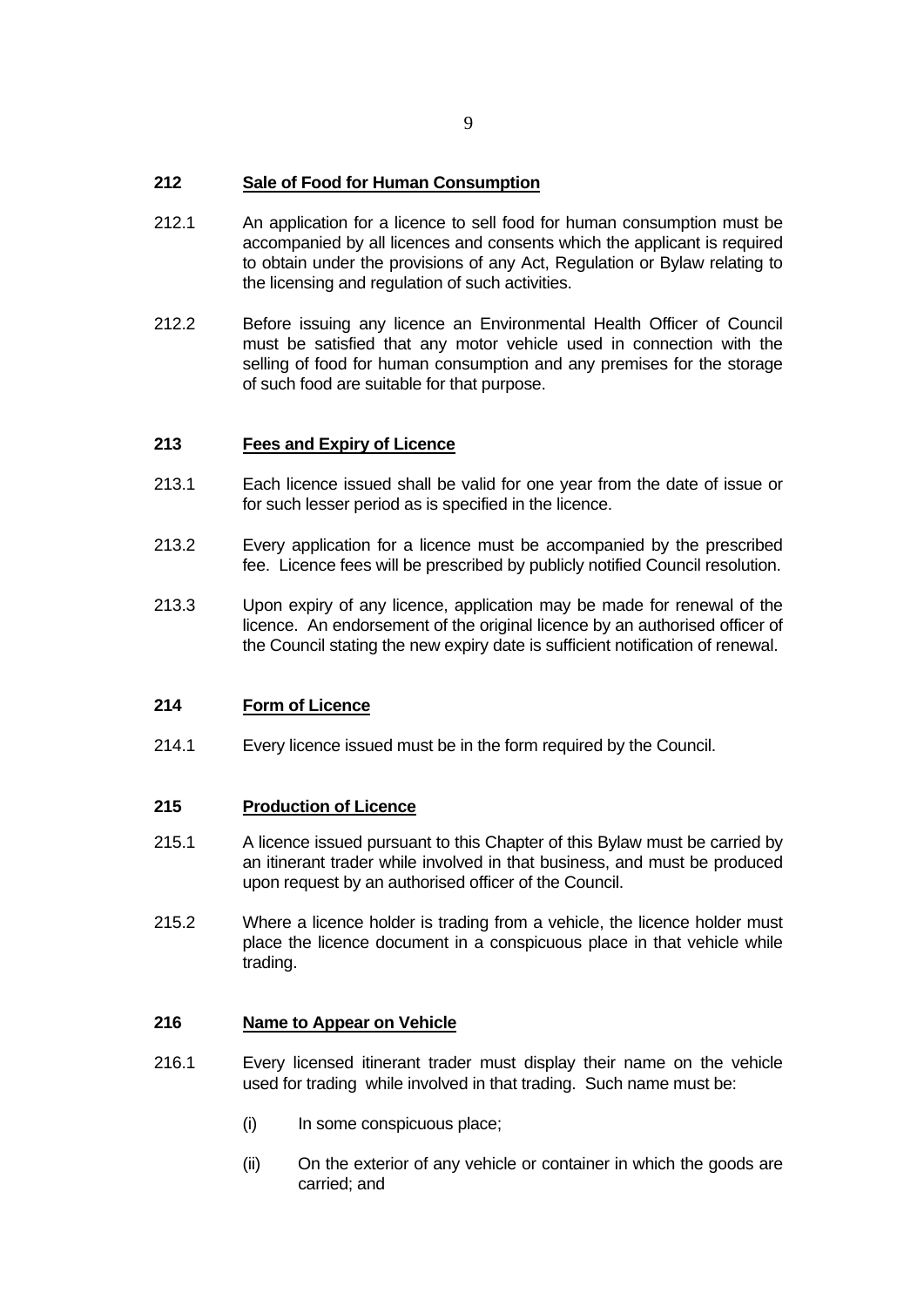(iii) Legible and in letters not less than 25 mm in height.

## **217 Moving On**

- 217.1 Every itinerant trader must move from where that person is carrying out such business when requested by any authorised officer of the Council to any other part of any public place as indicated by that officer.
- 217.2 If any itinerant trader refuses to leave or is not in attendance of any vehicle used for trading then an authorised officer of the Council may remove any vehicle or other property used by that trader.
- 217.3 Every itinerant trader who is not the holder of a licence must desist from trading and move any goods, vehicles or other property from any public place when requested to do so by an Authorised Officer of Council.

## **218 Location**

- 218.1 An itinerant trader using a mobile shop is prohibited from operating within 200 metres of other businesses of a similar nature.
- 218.2 An itinerant trader is prohibited from operating at intersections, narrow roadways, corners, bends, rises, pedestrian crossings or any other area where the Council considers it is inappropriate or dangerous to conduct such a business.

## **219 Council May Prescribe Conditions**

- 219.1 The Council may:
	- When a licence is issued to any itinerant trader; or
	- When resolving an area as a designated site for itinerant trading; or
	- By notice in writing:
	- (i) Impose any conditions with which the itinerant trader or user must comply to carry on business. Any person who fails to comply with such conditions within any period specified for compliance is guilty of an offence against this Bylaw;
	- (ii) Require any traders using a mobile shop to discontinue the use of any vehicle;
	- (iii) Make and impose any standards and conditions it considers necessary to control the standard of service and the type of goods or services provided. This may include restricting numbers of itinerant traders.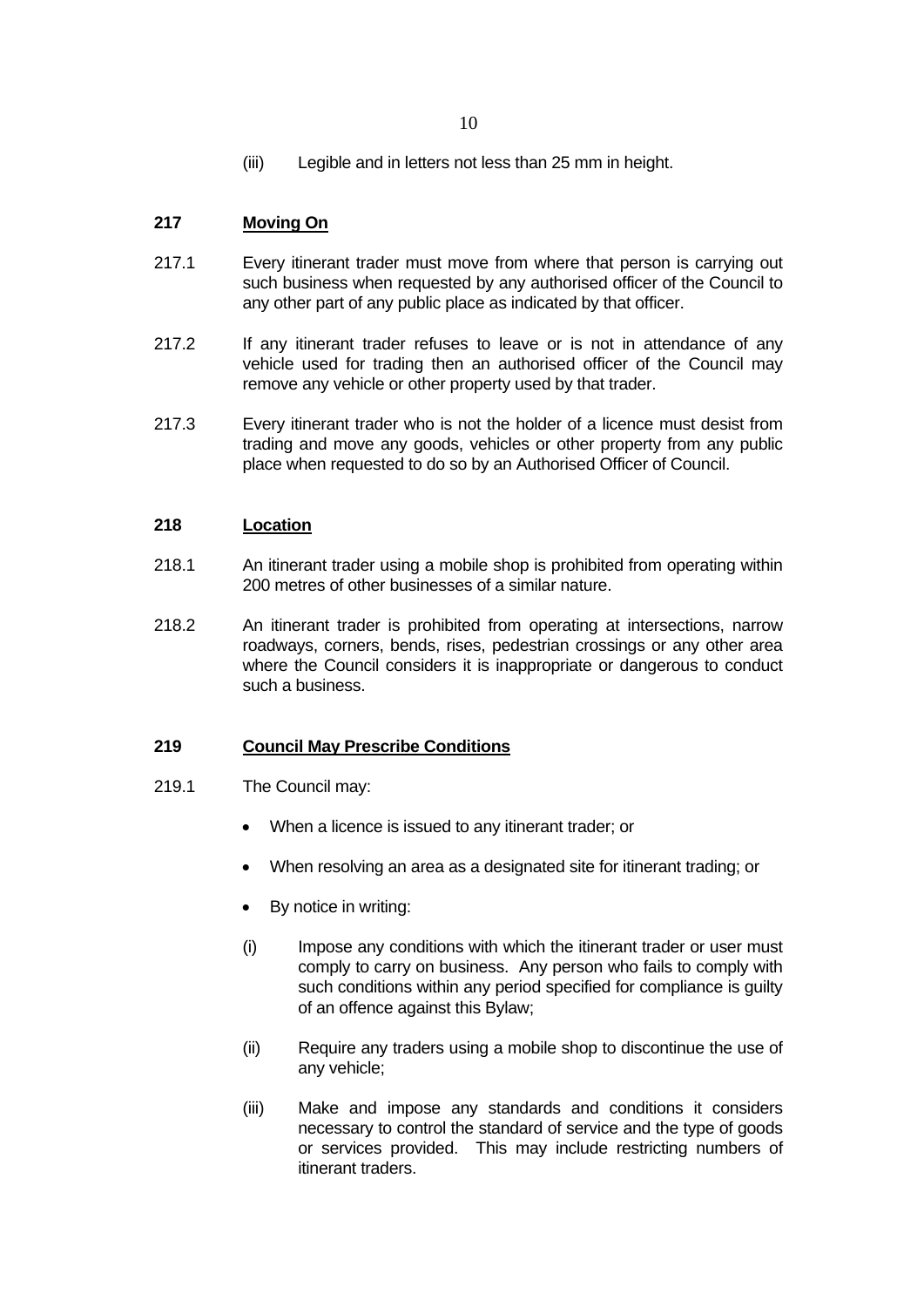## **220 Licence not Transferable**

220.1 A licence issued to an itinerant trader is not transferable to any other person.

## **221 Illegal Activities**

221.1 Any person who, in the course of business as an itinerant trader, engages in any illegal or unlawful activity forfeits their Licence upon conviction.

## **STANDS, STALLS AND BUSKERS**

#### **222 Licence Required**

- 222.1 A licence must be obtained from the Council before any person may place on any public place, any:
	- (i) Structure or vehicle for the purpose of carrying out or engaging in any activities using street stalls or stands; or
	- (ii) Structure or apparatus for weighing, knife-grinding, automatic vending, slot machine entertainment or any similar purpose.
- 222.2 A licence must be obtained from the Council before any person may be a busker or a seller of raffle tickets in any public place.

## **223 Application**

- 223.1 Every application for a licence pursuant to clause 222 of this Chapter of this Bylaw must be in such form as required by the Council.
- 223.2 Every application for a licence pursuant to clause 222 of this Chapter of this Bylaw will be assessed in terms of the following matters:
	- (i) The size of the operation including dimensions and staffing, and the total area occupied.
	- (ii) The proposed times of operation of the facility.
	- (iii) The duration of occupancy.
	- (iv) The character of the operator.
	- (v) The likely affect on established or future businesses within the range of the licence holder's location.
	- (vi) Advertising signage proposed.
	- (vii) Location.